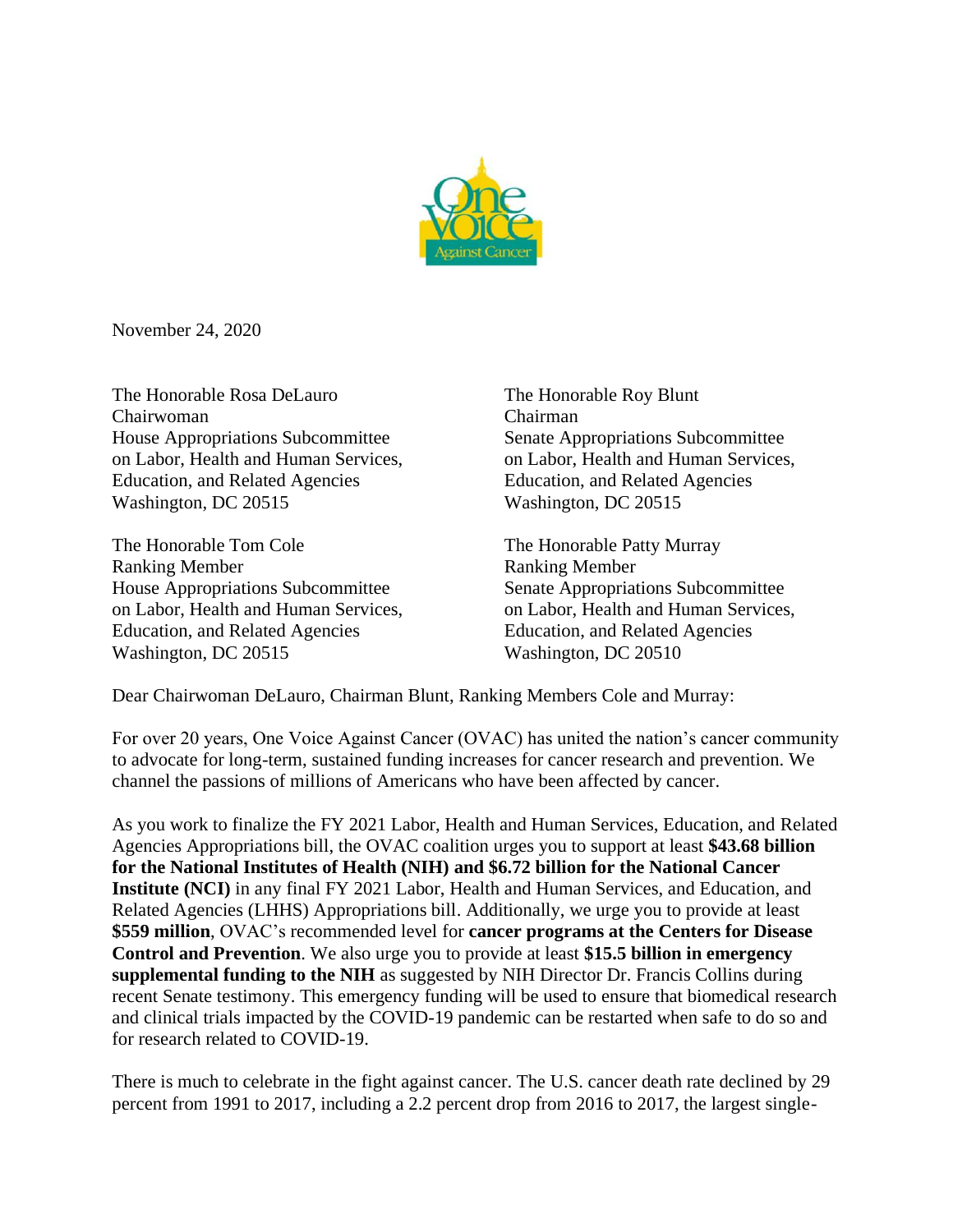year drop in cancer mortality ever reported. Yet cancer is still the nation's second-leading cause of death, with many still not benefiting from that progress. In 2020, over 1.8 million Americans will be diagnosed and more than 600,000 will die from cancer. Meanwhile, COVID-19 has stalled cancer research and clinical trials, forced many Americans to delay or cancel regular cancer screenings, and interrupted treatment for patients. Because of the pandemic, death rates from cancer could rise for the first time since 1991.

As the nation's population ages overall, so, too, the number of people diagnosed with cancer will increase as well – from an estimated 1.7 million in 2019 to 2.1 million in 2030. We are therefore grateful for the bipartisan support for year to year, sustained funding increases at the NIH and NCI. NCI is experiencing a demand for research funding that is far beyond that of any other Institute or Center (IC) at NIH and we are grateful for the bipartisan attention this issue has garnered in Congress. We believe that any final funding package should again address this issue as outlined in the Senate Chairman's mark.

The COVID-19 pandemic is bringing into sharp relief the importance of cancer screening and prevention programs at the CDC. The pandemic has put a halt to many life-saving cancer screenings. The nation must continue to invest in successful CDC programs that ensure people have options for cancer screening regardless of income or insurance status. It is crucial to fully fund these programs to ensure all Americans can benefit from early identification of treatable cancers. We therefore urge Congress to fully fund these programs in FY 2021 at the level recommended by OVAC of \$559 million.

Once again, thank you for your continued leadership on funding issues important in the fight against cancer. Funding for cancer research and prevention must continue to be top budget priorities in order to increase the pace of progress in the fight against cancer. OVAC once again calls on Congress to sustain our nation's commitment to cancer research and prevention by increasing support for these efforts.

Please contact OVAC Chair Caroline Powers at Caroline. Powers@cancer.org with any questions regarding this request.

Sincerely,

American Academy of Dermatology Association American Association for Cancer Research American Cancer Society Cancer Action Network American College of Surgeons Commission on Cancer American Institute for Cancer Research American Society for Radiation Oncology American Urological Association Association for Clinical Oncology Association of American Cancer Institutes Bladder Cancer Advocacy Network Cancer Support Community Charlene Miers Foundation for Cancer Research